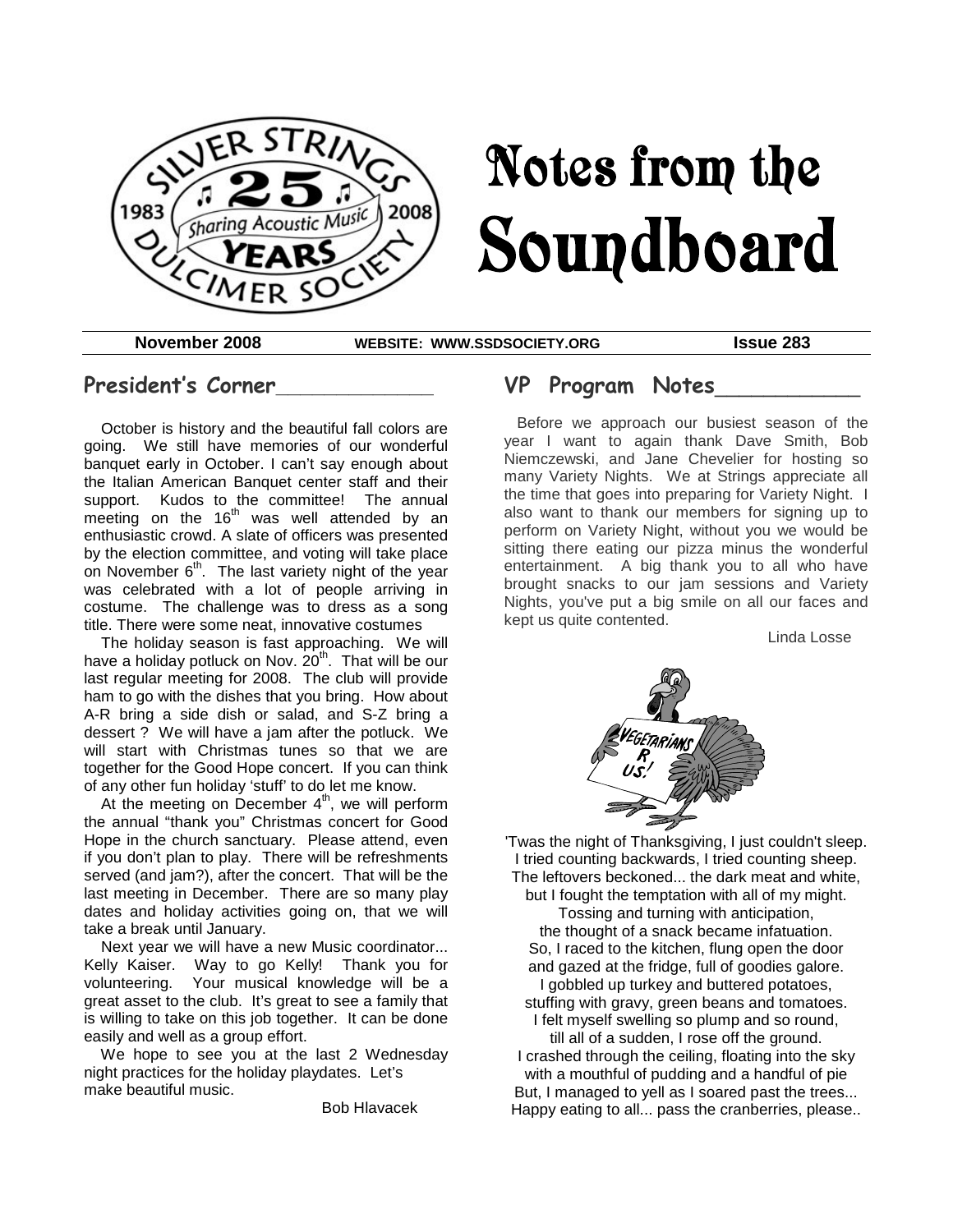## **MARK YOUR CALENDAR**

| Nov. 5Holiday practice7-8:30/9:pm     |                    |  |  |
|---------------------------------------|--------------------|--|--|
|                                       | 7:pm               |  |  |
| SSDS Elections and jam @ Good Hope    |                    |  |  |
| Nov.12Holiday practice7-8:30/9:pm     |                    |  |  |
|                                       |                    |  |  |
| Hope Clinic Ground breaking           | Ypsilanti          |  |  |
| <b>HOLIDAY PLAYDATES:</b>             |                    |  |  |
| Mon, Dec 1,                           | 6:15pm             |  |  |
| Cherry Hill Presbyterian Church,      | Dearborn           |  |  |
| Wed, Dec 3,                           | 1pm                |  |  |
| Nardineers Methodist Church,          | Farmington         |  |  |
| Thurs. Dec 4.                         | 7pm                |  |  |
| Good Hope Lutheran Church,            | Garden City        |  |  |
| Fri, Dec 5,                           | 7pm                |  |  |
| Our Redeemer Lutheran Church,         | Dearborn           |  |  |
| Sat, Dec 6,                           | 12 noon            |  |  |
| Soroptimist International,            | Dearborn           |  |  |
| (Victorian Dress Required)            |                    |  |  |
| Tues, Dec 9,                          | TBA                |  |  |
| <b>Retired School Personnel,</b>      | Dearborn Heights   |  |  |
| Wed, Dec 10,                          | 11:30am            |  |  |
| <b>Retired School Personnel,</b>      | Ann Arbor          |  |  |
| Thurs, Dec 11,                        | 12:15pm            |  |  |
| Livonia Library,                      | Livonia            |  |  |
| Sun, Dec 14,                          | 6pm                |  |  |
| St Richards Church,                   | Westland           |  |  |
| Thurs, Dec 18,                        | 2pm                |  |  |
| Garden City Towers,                   | <b>Garden City</b> |  |  |
| Thurs, Dec 18,                        | 6pm                |  |  |
| Henry Ford Estate, (V.D.R.)           | Dearborn           |  |  |
| Sun. Dec. 21                          | 6:30pm             |  |  |
| Belleville Presbyter. Church (V.D.R.) | <b>Belleville</b>  |  |  |

## **Mother nature is taking a gilt trip !**

### **Banker Ours\_\_\_\_\_\_\_\_\_\_\_\_\_\_\_\_\_\_\_\_\_\_**

*Remember... Your dues for 2009 must be paid for you to be eligible to vote. New members are \$20, Renewal is \$15.*

#### **New Members:**

| Lee Ann Lack                                     | 734-398-5996  |
|--------------------------------------------------|---------------|
| 40996 N. Annapolis Cr.                           | Canton, 48188 |
| E-mail leelack@att.net                           |               |
| fiddle, mandolin, clawhammer banjo, pennywhistle |               |

Charlie & Cindy Fiegel 734-913-9235 2735 S Wagner Rd, Lot 59 Ann Arbor, 48103 E-mail crfiegel@comcast.net Charlie plays hammered dulcimer, bass, uke, bagpipe Cindy plays hammered dulcimer, accordion, piano, bass, bagpipes, harmonica, etc.

David Bubolz. ........................... 248-685-3114 4905 Triwood Drive, Commerce Twp, 48382 E-mail dabubolz@umich.edu David plays the guitar

## **Playdate Chatter\_\_\_\_\_\_\_\_**VP Business

Sometimes I think the hardest part of being the VP of Business is writing this article every month! Our newsletter editor has been very patient with me as I am always the last one to submit my articles. So here goes my second to last attempt to do this!

The Holiday season is fast approaching and within a month we will be deep into our playdates. We have 12 gigs this year and signup has been going quite well. Most are filled due to space limitations but a couple still have room for a few more players. Be sure to check the signup sheets on the table by the door at our Nov. 6<sup>th</sup> meeting.

Practices have been going well and attendance has been good. We still have 2 more practices left (November  $5<sup>th</sup>$  and  $12<sup>th</sup>$ ). Everyone is welcome to attend, even if you are not planning on playing a Holiday playdate!

On another positive note, I received a letter from Susan McCabe, Henry Ford Estate curator, thanking us for our performance on September  $27<sup>th</sup>$ . It reads as follows: *"On behalf of the entire staff of the Henry Ford Estate-Fair Lane, we wish to extend our heartfelt appreciation to you and the Silver Strings Dulcimer Society for your wonderful performance here at the Estate. You and your group truly helped to make the Par 'T' For The Model T 100th Anniversary Celebration a success. Your group's music and costumes built an atmosphere of nostalgia for all of the guests and participants. Be assured that the Silver Strings will be considered for future events here at the Estate. It was a pleasure to meet you and work with you and your group. Thank you for keeping our musical heritage alive."*

One of the new things I have tried to do this year is to introduce the Victorian costumes into our dress code. I realize some members are against this dress but I cannot begin to tell you the number of positive comments I have received from organizers and audience listeners who have thought our costumes added greatly to our performances. It adds an extra uniqueness and professionalism to our group not to mention the fun many of us are having getting our outfits together. I truly hope this will continue on with the club into the future years.

Be sure to read "Mark Your Calendar" for details on upcoming events. If you would like to attend a playdate, be sure to sign up at the next SSDS meeting. If you are unable to attend a club meeting and would like to sign up for a playdate, please e-mail or call me. KT

**karenturner@comcast.net or call (734) 455-4085**

| What is the difference between bagpipes<br>and a Harley Davidson Motorcycle? |                       |  |  |
|------------------------------------------------------------------------------|-----------------------|--|--|
|                                                                              | You can tune a Harley |  |  |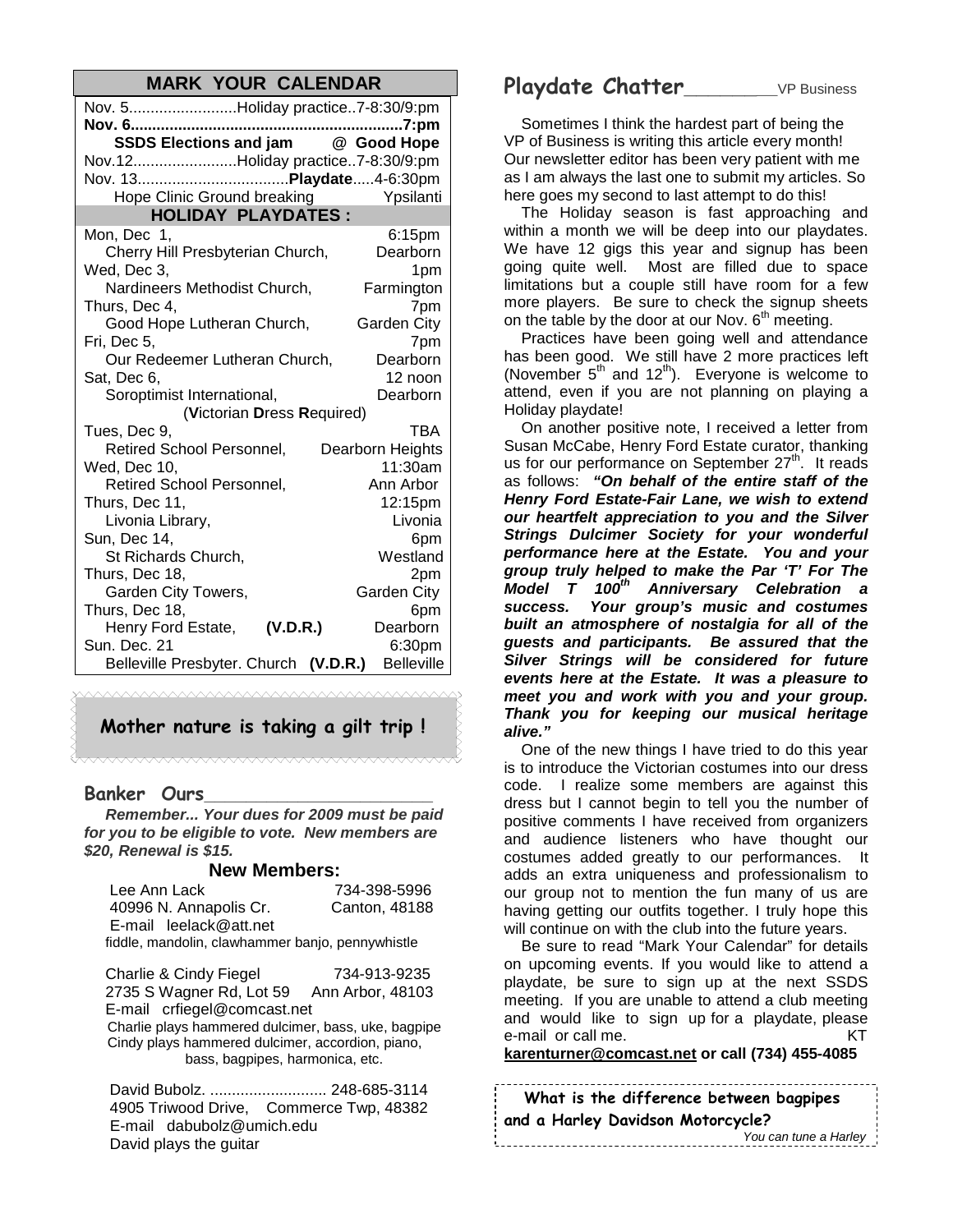## **Secretary's Notes\_\_\_\_\_\_\_\_\_\_\_\_\_\_\_\_\_**

**SSDS Annual Business Meeting Oct. 16, 2008 V P Business**, Karen reported 29 playdates in 2008, earning the club \$3500. One performance was posted worldwide on YOU TUBE. Seven were in Victorian attire. 4 new tunes were added to the repertoire and 7 "lost but not forgotten tunes" have been revived for play.

**V P Programs**, Linda reported having 4 Variety Nights and 66 people participating in the campout. **President** thanked Sandi Hlavacek and her committee for the 25<sup>th</sup> Anniversary Banquet and mentioned Hal Bain's award of a lifetime SSDS membership as the only active original member of Silver Strings remaining. There were discussions regarding recruiting and keeping new members, and possible uses of excess funds.

25<sup>th</sup> anniversary patches and Anniversary books are available to purchase.

#### **Announcements:**

Jane Chevalier and Rich Smith are NOT moving, but will be wintering out of state.

Hal Bain leaves for Florida in October for 6 months. There is a Halloween Dance at the Pittsfield Grange. **Old Business:**

Club Shirts-Larry Allen volunteered to take over this project.

#### **New Business:**

The Holiday Pot Luck will be Thurs., Nov. 20 $^{\rm th}$ , at Good Hope Church. SSDS will provide meat.

We will play a concert for the church Thurs., Dec.4<sup>th</sup> **Nominating Committee**, Chaired by Karen Turner with Sandi Hlavacek, Janelle Pacic, & Marie Naster, presented the following slate for 2009:

| V P ProgramsCarol Ann Matthews & Janelle Pacic                             |  |
|----------------------------------------------------------------------------|--|
|                                                                            |  |
|                                                                            |  |
| . The attainment of the space codifficial and the component and stationary |  |

Election of officers will be at the general meeting, November 6, 2008. According to club Bi-laws, nominations from the floor may be made at that time. For absentee ballots, contact Karen Turner.

Larry Allen expressed appreciation to Bob Hlavacek and Sandi and the rest of the Board for their work done this past year.

Bonnie Ream, Secretary *(This is a condensed report. For full minutes, check your e-mail or get a copy at the meeting.)*

**What do you call 25 banjos up to their necks in sand ?** *Not enough sand*

**What do you call one hundred bagpipes at the bottom of the ocean?** *A good start*

**What do you get when you throw a banjo & an accordion off the Empire State Building?** *Who cares?*

#### **SSDS November 2008 Playlist**

| Key                     | <b>Tune</b>                         | <b>Played</b>             |
|-------------------------|-------------------------------------|---------------------------|
| G                       | Westphalia Waltz                    | 2                         |
| G                       | Red Wing                            | $\overline{\overline{3}}$ |
| $\overline{D}$          | Chinese Breakdown/Nelly Bly         | 2/3                       |
| $\overline{D}$          | Peek A-Boo Waltz                    | 3                         |
| $\overline{D}$          | Over the Waterfall                  | $\overline{3}$            |
| D                       | John Ryan's Polka                   | 5                         |
| G                       | I'll Remember You, Love, Prayers    | 3                         |
| Em                      | Tamlin                              | 3                         |
| $\overline{\mathsf{D}}$ | <b>Bonaparte Crossing The Rhine</b> | $\overline{3}$            |
| $\overline{\mathsf{D}}$ | Sandy River Belle                   | $\overline{3}$            |
| $\overline{\mathsf{D}}$ | Angleworm Wiggle                    | $\overline{3}$            |
| G                       | Southwind                           | $\frac{3}{3}$             |
| $\overline{\mathsf{D}}$ | Whiskey B4 Breakfast                |                           |
| $\overline{\mathsf{D}}$ | <b>Young Roddy McCorley</b>         | 5                         |
| $\overline{\text{c}}$   | Five Foot Two                       | $\overline{5}$            |
| Am                      | Cold Frosty Morn                    | 3                         |
| G                       | Sophrina                            | $\overline{3}$            |
| $\overline{D}$          | Mississippi Sawyer                  | $\overline{3}$            |
| G                       | <b>Amazing Grace</b>                | $\overline{3}$            |
| Em                      | Lisdoonvarna / Riding Load Hay      | $\overline{3/3}$          |
| G                       | March Of St Timothy                 | 3                         |
| $\overline{\mathsf{D}}$ | Viola's Schottische                 | 3                         |
| G                       | Old Joe Clark                       | $\overline{3}$            |
| G                       | Jamie Allen                         | 3                         |
| $\overline{\mathsf{D}}$ | Road To Boston                      | 3                         |
| D                       | Midnight On The Water               | $\overline{3}$            |
| G                       | <b>Hundred Pipers</b>               | 3                         |
| $\overline{\mathsf{D}}$ | <b>Festival Rag</b>                 | 3                         |
| $\overline{\text{c}}$   | Tennessee Waltz                     | 3                         |
| G                       | Dusty Bob's Jig                     | $\overline{3}$            |
| G                       | Down Yonder                         | $\overline{3}$            |
| Em                      | Missouri                            | $\overline{3}$            |
| G                       | <b>Black Velvet Waltz</b>           | $\overline{3}$            |
| G                       | Red Apple Rag                       | $\overline{3}$            |
| G                       | Maggie                              | 5                         |
| $\overline{\mathsf{D}}$ | Painter's Polka                     | $\overline{3}$            |
| $\overline{D}$          | Simple Gifts                        | $\overline{3}$            |
| $\overline{D}$          | Ragtime Annie                       | $\frac{3}{3}$             |
| $\overline{\mathsf{D}}$ | Soldier's Joy                       |                           |
| D/G                     | Golden Slippers                     | 2/2                       |

**Sat, Nov.8th Rick Thum workshops at the V.F.W. Hall 4195 13 Mile Rd. in Rockford, Mi.**

**Workshops : 10am-noon for beginners 2-4pm for intermediate/advanced. Pot luck at 5pm with Jim Rathbun's deep-fried turkey. Rick's concert at 7pm with a great jam to follow It will be a fun day! Classes @ \$25.00 each or \$45.00 both Concert \$10 at the door Contact: Jim Rathbun after 6pm @ 616-866-9103 or dulcidude@gmail.com or WWW.rthum.com**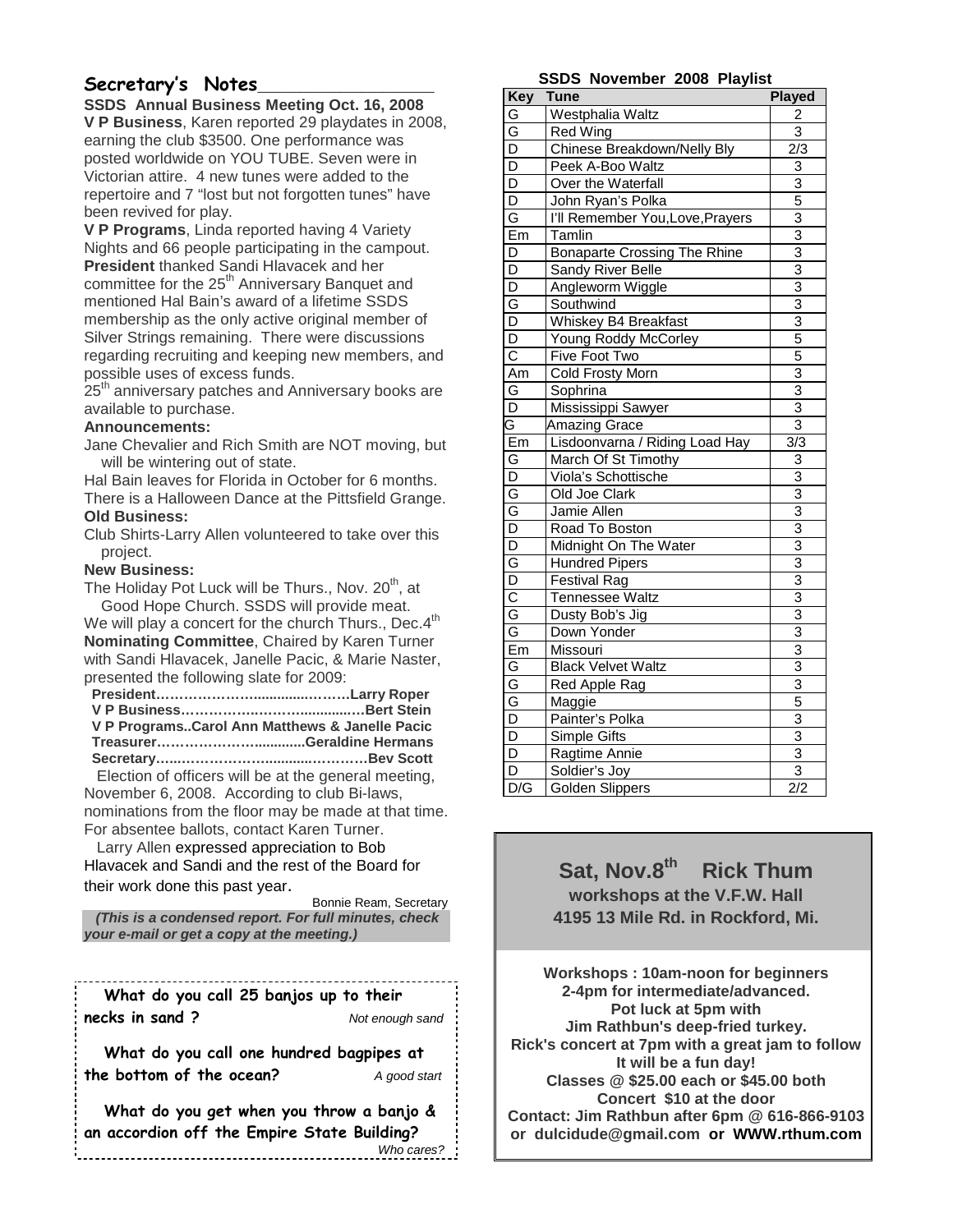Silver Strings Dulcimer Society is something different for each person. It is a place to learn, a place to grow, a place to get new music, a place to meet with old friends, a place to meet new friends, a place to get your feet wet in public entertaining within a "safety in numbers" setting, a place to grow and gain confidence to play solo in public, and a place to find compatible musicians to share your desire to form a small group of entertainers. What does Silver Strings mean to you ? Submit your answer for publication in the Soundboard, and a win a prize for the best essay. Send to Sandi Hlavacek, Soundboard editor.

## **IT'S NOVEMBER LET'S CELEBRATE !**

## *HAPPY BIRTHDAY*

9….. John Mercier 10.... Terry Treppa 16… Marlin Harmon 25....Jane Chevalier 30… Greg Kaiser 30… Marie Naster



## *HAPPY ANNIVERSARY*

9.…. John & Sharon McAuliffe



Several people expressed an interest in SSDS logo patches to sew onto sweatshirts, jackets, tote bags, t-shirts, instrument cases, or other things. The SSDS 25<sup>th</sup> Anniversary patches (designed by David Smith) are available for purchase at \$2 each or 3/\$5.

If you missed the banquet or would like extra copies of the 25<sup>th</sup> Anniversary book, black & white copies are available for \$5 member price or \$10 (including shipping). This is a great gift idea for your "past member" friends.

If you would like a full color copy (which will include anniversary banquet pictures), they are available by request for \$20. A color copy will be available for preview at meetings soon.

If you would like a silver kazoo, they are available for purchase at 2/\$5. What a great "stocking stuffer" for kids of all ages !!!

|            |  |                                      |  | What is the difference between a banjo and |  |
|------------|--|--------------------------------------|--|--------------------------------------------|--|
| an onion ? |  | Nobody cries when you cut up a banjo |  |                                            |  |
|            |  |                                      |  | What is the difference between a banjo and |  |
| an uzi ?   |  |                                      |  | An uzi only repeats 40 times               |  |
|            |  |                                      |  |                                            |  |

**What is the difference between a banjo and a trampoline?**

*You take off your shoes to jump on a trampoline*

## **\* \* \* \* \* \* \* \* \* \* \* \*** Silver Strings Dulcimer Society 25<sup>th</sup> Anniversary Banquet



Past presidents Pennye Schieber, Sharon McAuliffe, Mary Lou Battley, 25 years of archives on display Peggy Kustra, Larry Green, George Gonyo, Roger Davis. Bob Hlavacek Photos, videos, plaques, etc.

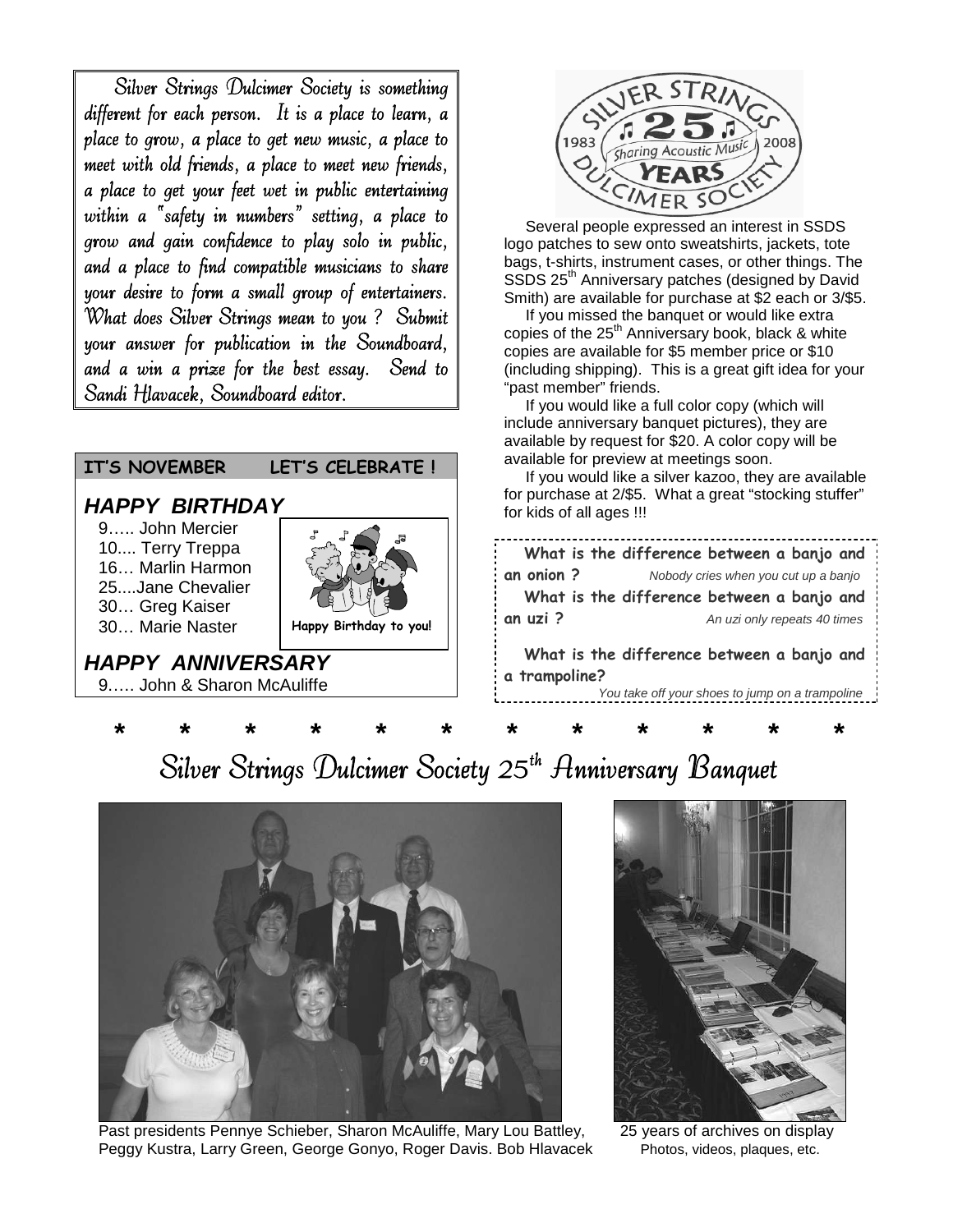The banquet is over, and almost everything is sorted and put away. It is evident from the multitude of comments, calls and e-mails, the Silver Strings Dulcimer Society's 25<sup>th</sup> Anniversary celebration banquet was a resounding success. We had a record 105 people in attendance.

Statements of, "This place is BEAUTIFUL !!!" and "That was the BEST food we've ever had." and "This is the best banquet I've ever been to." and "Gee, it's wonderful to see all of these old "almost familiar" faces." and "THIS BOOK IS AWESOME !" were music to our ears.

I certainly did not do it alone. I want to recognize, with deep gratitude, the people who made the banquet and "the book" happen. I thank Hal Bain, Ernie Stuart, David Smith, Val Losse, and Pat Tait for their enormous team effort in creating the content of the anniversary book; Bob Hlavacek for his countless computer bail-outs when it hiccupped, and Karen Turner for her many hours of late night proof-reading. Thank you to Marie Naster, David Smith, Hal Bain and Pat Tait for help in locating 76 of the 83 people we wanted to honor. Thanks to Marie Naster for helping gather the great door prizes, and Val & Linda Losse for helping with decorations & archive display. **HUGE THANKS** to Fed-Ex Kinkos and Sue Duncan, for the. **very** last minute printing of the anniversary book, and delivery to the banquet center. Without these people, our celebration could not have been all it was. And thanks to all who attended, and made October 2<sup>nd</sup> a truly **special** evening.

Of the 83 founders, past officers and "worker bees" on the list, we found all but 7. We learned 2 more were deceased. 46 founders and past worker bees returned to be honored. The old-timers who came back were really happy to see each other, and see the club so alive. During the jam, Larry Green (one of our founders) played a lovely "Dulcimer Waltz", which he wrote in 1984. He has given permission for Silver Strings to use it any way we want. **What a gift !!!**

It bears repeating, there are many music organizations available to join through training, audition or special invitation. Silver Strings Dulcimer Society offers the rare opportunity for **anyone** with an acoustic instrument to come in at **any level**, (beginner, intermediate or advanced), to learn, to grow, and to enjoy music with friends. Several small professional performance groups have begun at Silver Strings. Those opportunities **must** be preserved. We must not let personality differences and egos distract us from the focus on that which brought us to this milestone... 25 years of the joy of making music together and having fun.

That which Hal Bain and his friends joined together... let no man (or woman) put asunder. A-men.

Sandi Hlavacek, 25<sup>th</sup> Anniversary Banquet chairperson



In digging through the archives in our journey of discovery, we gained a whole new appreciation for what it took for SSDS to survive 25 years, and a new passion toward preserving it. At the banquet, we hope the progression of the officers (above) coming forward, with each group staying to welcome more "new blood", provided a visual demonstration that a consistently building team of officers and "worker bees" over the years, is what brought us to this celebration. This ever-growing team has given a total of 204 years, totaling 2,448 months, with each month involving dozens to hundreds of hours (depending on positions held), of volunteer service to Silver Strings. That monumental effort by 83 people deserves to be respected and protected.